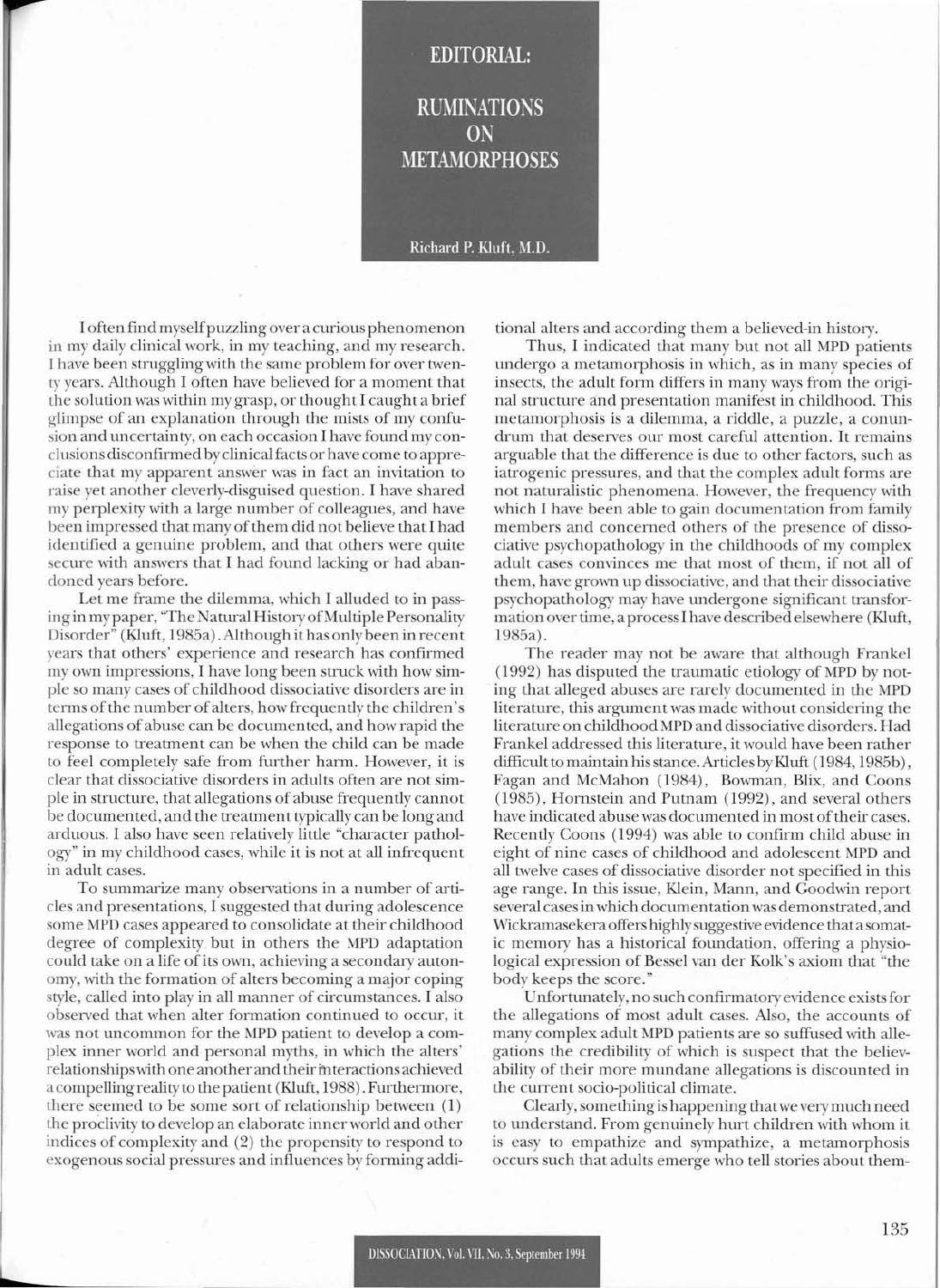selves that are complicated, confusing, and often strain the belief of the listener. They become adults with whom many have no sympathy and empathy, and the reality of whose hurt is all too often challenged if not peremptorily discounted.

To cite illustrative cases from my clinical experience, let me contrast two situations I assessed recently. The first is of a sixteen-year-old girl I diagnosed with dissociative disorder not otherwise specified: the second regards a woman in her forties. In the first instance, the patient's mother looked me in the face and said, "I suppose it wouldn't do any good to deny I abused her?" I said, "Sometimes things happen that we regret when we look back on them." Thereupon she gave a full account of her mistreatment of her daughter. I laterreceivcd additional documentation from an agency that once had removed the girl from her mother's home.

The second patient, a poised professional woman, eyed me warily. She had wanted to "interview" me and learn my diagnostic opinion before applying to the dissociative disorders program I head. She opened with: "1 am the victim of transgenerational Satanic abuse. Do you believe me and do you know how to deprogram me?" This unfortunate woman alleged herself to have several thousand personalities, and believed her mind had been manipulated by virtually every major agency and component of the military-industrial complex. Her DES (Bernstein & Putnam, 1986) score was 47, and a SCID-D interview showed severe symptomatology in all areas assessed (Score=20/20). Her elementary school records documented severe dissociative symptomsin childhood. She certainly suffered MPD, but whether her given history is accurate and whether her thousands of alters developed in response to historical trauma remains uncertain at best.

How can we understand the second case? It is over-simplinic to make the glib assumption that her complexity and her accounts are iatrogenic artifacts, because she had made the same presentation to her first therapist. Did she respond to social pressures of some sort? Certainly it would be naive to assume that a person can live in a society without being influenced by what is happening in that society, but her particular presen tation can not be explained by social pressures alone. Millions were exposed to similar social pressures and did not suffer this type of outcome. Could she have wanted to be especially fascinating to me, to evoke my interest? Perhaps, but her prcsentation was the same to all who had examined her, and I was not then or subsequently asked to become involved any further than to do a diagnostic assessment and discuss my program with her.

I think that a series of intrapsychic processes that I do not pretend to understand is at work in such cases. I do not exclude the possibility of all sorts of influences from therapy, the media, and society playing crucial roles in generating such complex presentations, but they arc partial explanationsat best, and insufficient to account for the full picture. If they were sufficient, this nation of soap opera and talk show viewers would be producing such patients by the hundreds of thousands rather than by the hundreds or thousands. Instead, it is my impression that something happened in the second patient so that her mind wove the intricate tapestry of pathology with which I was presented. Fantasy,

imaginative involvement, hypnotizability, fantasy-proneness, and psychodynamics have been recruited in this process. In my opinion, creativity gone wild seems to be a factor. The inner worlds of many MPD patients bear striking resemblances to the imaginary worlds depicted in fantasy epics and the science fiction literature. These patients' interpretations of the here-and-now world in terms of their inner worlds are reminiscent of the efforts of students in English at a seminar on allegory in literature, trying earnestly to understand everything in terms of the principles of interpretation that are under study. I have come to thing that the efforts of the mental health disciplines alone may be insufficient to apprehend all aspects of the metamorphosis under discussion.

Although I have no illusion that it will be easy to grasp the cssence of this metamorphosis, or that ready solutions will come our way in the immediate future, I think it is essential to begin its exploration in two ways. First, it will be useful to build bridges toward this phenomenon from areas of knowledge already at our disposal. Such efforts are useful, but often vulnerable to confirmatory bias and to a tendency to reduce the new area under study to the status of an cxample of something already known. Its uniqueness and possible differences from previously studied subjects are easy to overlook or negate. Second, it will be useful to study the phenomenology of these metamorphoses and try to discern their message to us. This Iype ofeffort runsthe riskofbecoming lost in itself, and neglectingwhatis already known. Taken together, hopefully both sorts of exploration can exert corrective inlluences upon one another.

In the current atmosphere of polarized debate that surrounds allegations of childhood mistreatment, the often difficult-ta-accept accounts of adult patients \\;th MPD are frequently a prime target of those who are skeptical of patients' accounts of the traumata they have suffered. The consequences for the credibility of our patients and our field are problematic. The understanding of this metamorphosis will be to the benefit of all parties. The failure to understand it is a guarantee of further acrimony and confusion. I consider it urgent to begin the systematic study of this process of transformation and its consequences. ■

*Richard P. Klujt, M.D.*

## **REFERENCES**

Bernstein, E., & Putnam, F.W. (1986). Development, reliability, and validity of a dissociation scale. Journal of Nervous and Mental Disease, 174, 727-735.

Bowman, E.S., Blix, S., & Coons, P.M. (1985). Multiple personality in adolescence: Relationship to incestual experience. Journal of *the Academy of Child Psychiatry,* 24, 109-114.

Coons, P.M. (1994). Confirmation of childhood abuse in child and adolescent cases of multiple personality disorder and dissociative disorder not otherwise specified. Journal of Nervous and Mental Disease, 182,461-464.